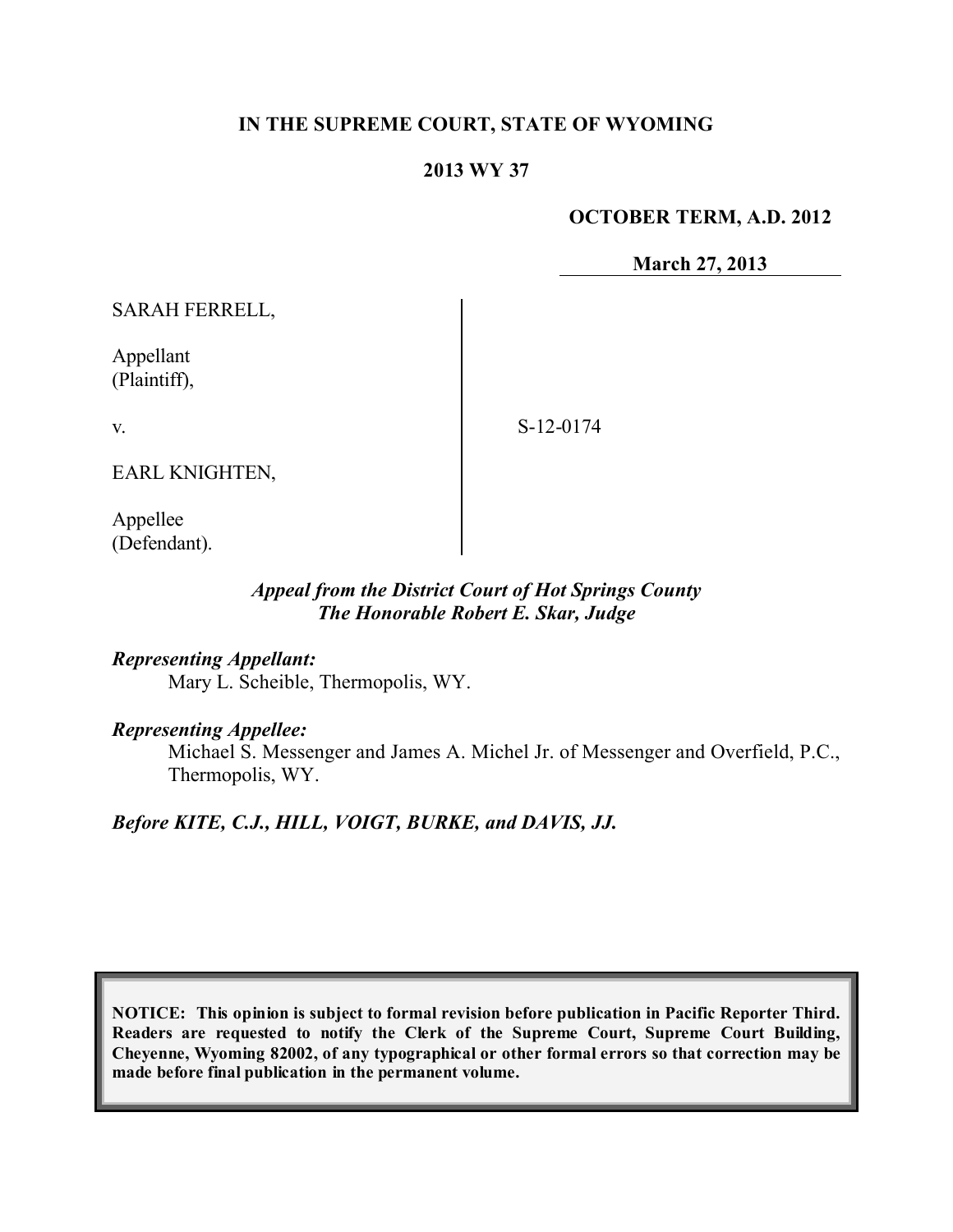## **HILL,** Justice.

[¶1] Appellant Sarah Ferrell challenges an order dismissing her professional negligence claim against a real estate agent who represented the sellers in Ferrell's 2001 purchase of a commercial property. On appeal, Ferrell claims that the agent was negligent in failing to provide a property disclosure statement. We dismiss and explain hereinafter.

### **ISSUE**

[¶2] Ferrell presents one issue:

Whether a realtor acting as seller's agent has a duty of care to the buyer.

## **FACTS**

[¶3] On January 31, 2001, Ferrell, along with her sister and brother-in-law, offered to purchase a commercial property in Thermopolis, Wyoming. Appellee Earl Knighten was the real estate agent who prepared the offer and represented himself as the "Broker working with the Buyer as [Seller's Agent]." The sellers (Jerry and Nancy Slagle) accepted the offer to purchase. Knighten was also the tenant of the building at issue.

[¶4] On February 5, 2001, the sellers prepared a property disclosure statement in compliance with the contract requirement. Opinions diverge about what happened next. Knighten claims that he provided the buyers with the property disclosure statement prior to closing, but Ferrell argues that she did not receive a copy of the disclosure statement until June of 2010, during litigation in a separate case. In any event, the disclosure states: "Foundation wall on west side moist when it rains for prolonged periods." Ferrell claims that she hired a housing inspector to examine the building prior to closing, but the inspector did not detect a moisture problem with the foundation and closing was held on April 5, 2001.

[¶5] In 2003, Ferrell opened a health food store on the property and in 2004 she became the sole owner of the property. Two years later, in October of 2006, Ferrell discovered three inches of water in the basement of the building. The water had leaked through the west wall of the foundation of the building. A resulting investigation revealed an irrigation pipe on an adjacent property had ruptured and was the source of the water leak. Also, the investigation revealed that the west wall of the property was originally built as an interior wall shared with another building which was demolished in 1991 after a fire. That demolition converted the interior wall of Ferrell's building into an exterior wall.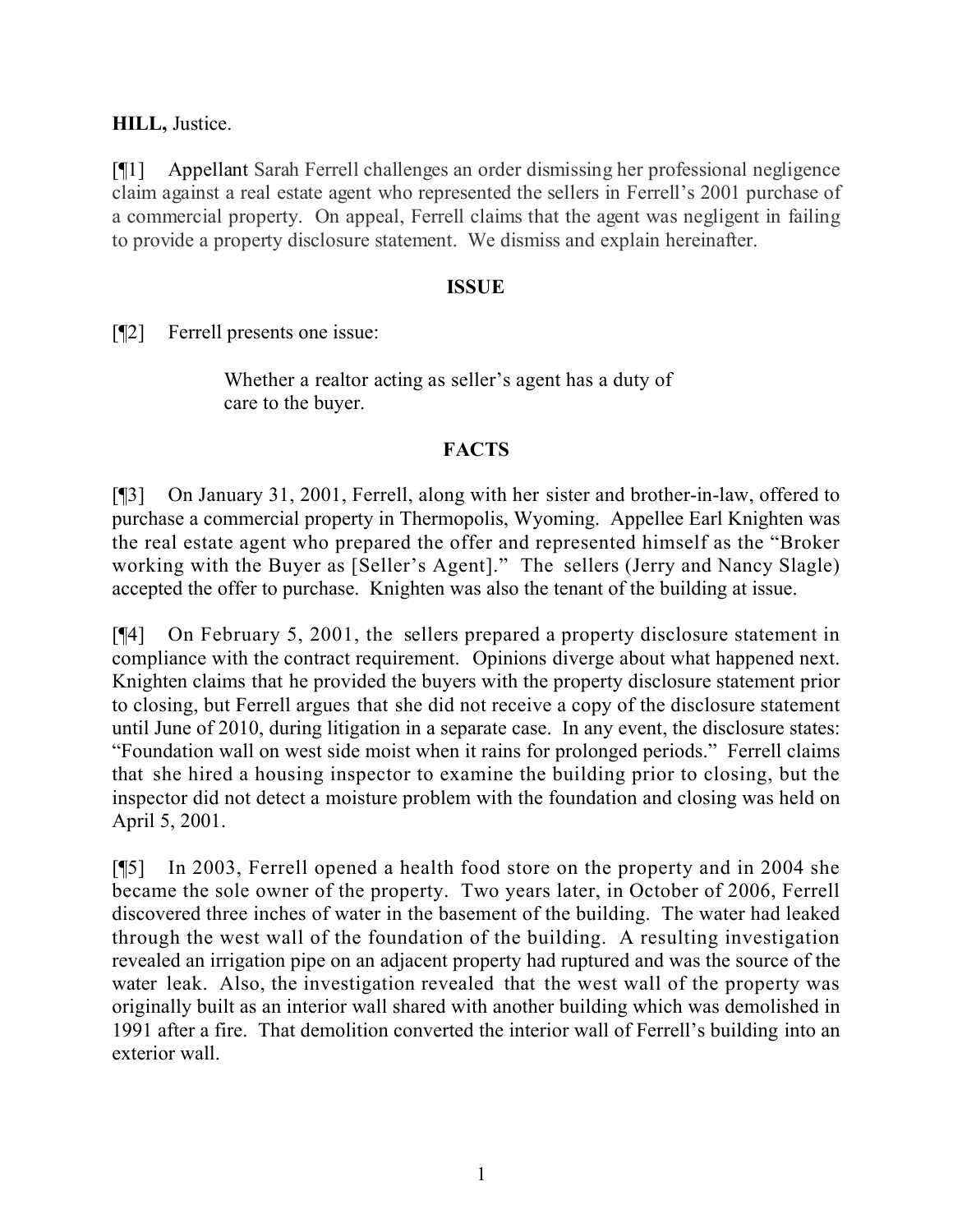[¶6] Nearly four years passed and in January of 2010 Ferrell filed suit against Fred C. Hanson Construction, the company that demolished the adjoining building. Ferrell claimed that Hanson had not properly protected and sealed the west wall of her building against moisture during the conversion, and now claims that it was during discovery in that case when she first received a copy of the property disclosure statement. However, during that case the sellers' son, Steve Slagle, executed an affidavit stating that the buyers were in fact provided a copy of the property disclosure statement and, prior to closing, they were verbally advised of the basement water issues. That case was resolved in summary judgment in favor of Hanson. The court ruled that the statute of limitations began to run on February 5, 2001, when the sellers completed the property disclosure statement.

[¶7] In January of 2012, Ferrell filed a complaint against Knighten, alleging that he was negligent in failing to provide the property disclosure statement. A hearing was held, whereafter the district court found that Ferrell's causes of action should be dismissed with prejudice on account of the two-year statute of limitations having expired. In a final attempt to save her lawsuit Ferrell filed a motion to set aside the dismissal. A second hearing was held and Ferrell's motion was denied. In its subsequent order the district court acknowledged that Knighten had a duty to deliver the disclosure statement but nonetheless again held that dismissal was properly based upon the court's previous ruling on the statute of limitations. This appeal followed.

# **DISCUSSION**

[¶8] Ferrell argues on appeal that the district court erred in ruling that Knighten had no duty to disclose or provide the property disclosure statement. She relies on Wyo. Stat. Ann. § 33-28-303(c), which provides that a seller's agent owes no duty to a buyer "except that a licensee [Agent/Knighten] shall disclose to any prospective buyer all adverse material facts actually known by the licensee." She contends that Knighten's withholding of the disclosure statement was a breach of his duty to the buyers and because of that, her claim against Fred C. Hanson Construction was not timely filed. Furthermore, she asserts that because Knighten conducted his business in the building immediately prior to her occupancy there are material issues of fact regarding what Knighten knew about the moisture problem notwithstanding the disclosure statement.

[¶9] Knighten responds that there was no breach of duty, but regardless, the statute of limitations has run on any failure to provide the sellers' property disclosure statement to the buyers.

[ $[10]$  Wyo. Stat. Ann. § 33-28-303(c) (LexisNexis 2011) states as follows:

A licensee acting as a seller's agent owes no duty or obligation to the buyer, except that a licensee shall disclose to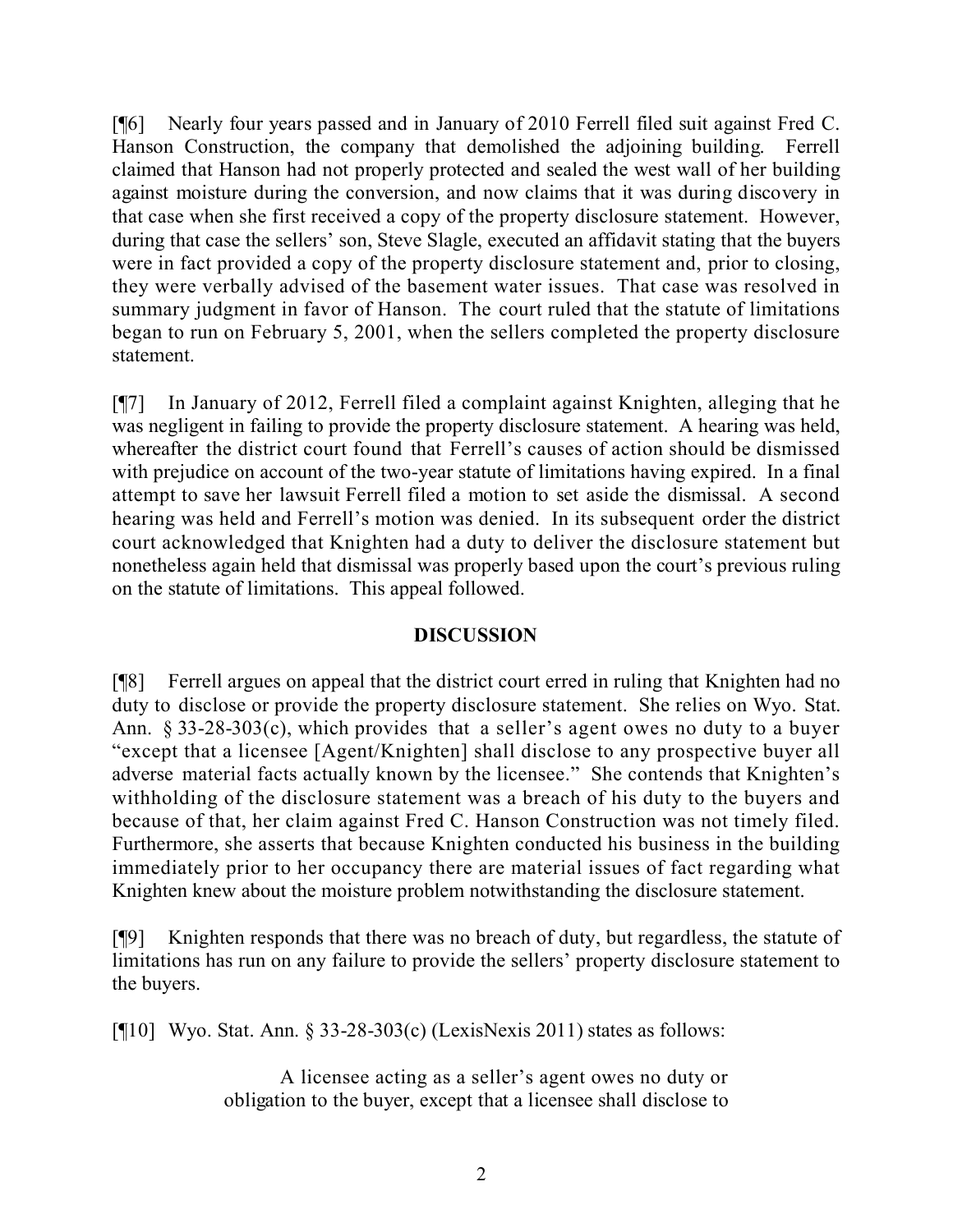any prospective buyer all adverse material facts actually known by the licensee. The adverse material facts may include adverse material facts pertaining to the title and the physical condition of the property, any material defects in the property and any environmental hazards affecting the property which are required by law to be disclosed. The licensee acting as a seller's agent shall not perpetuate a material misrepresentation of the seller which the licensee knows or should know is false.

After reconsideration and in light of the foregoing statute, the district court acknowledged that Knighten did in fact have a duty to Ferrell. In its November 2012 Order Reconsidering Dismissal with Prejudice, the court wrote that Knighten "had a duty to [Ferrell] to deliver … Seller's Disclosure Statement." In light of the statutory language, coupled with the district court's realization, Ferrell appears to be correct that Knighten owed Ferrell a duty.

[¶11] Unfortunately for Ferrell, the duty issue is not dispositive on appeal. Instead, this case turns on the two-year statute of limitations, which Ferrell does not challenge on appeal.<sup>1</sup> In *Serda v. Dennis*, 2004 WY 141, ¶¶ 5-6, 100 P.3d 860, 861 (Wyo. 2004), we addressed this same issue:

> Of more importance is what the Serdas do not challenge. They do not take issue with the jury's finding that they did not suffer any damages. The jury finding on damages is thus conclusive. *Rosics v. Heath*, 746 P.2d 1284, 1287 (Wyo. 1987) ("Appellant has never challenged this aspect of the Wyoming court's findings, and therefore, we deem it conclusive."). Because the jury determined that the Serdas suffered no damages, any issue regarding liability is moot.

> The question of liability is irrelevant if there are no damages. No decision this Court might reach on the issues presented will affect the ultimate outcome of the case sub judice - zero recovery. This Court will not consider an appeal when its decision can have no practical effect. *In re SNK*, 2003 WY 141, ¶ 18, 78 P.3d 1032 (Wyo. 2003) (quoting

After Knighton raised the statute of limitations as an alternative ground for affirmance in his brief, Ferrell then addressed the merits of that question in a reply brief. "Presenting argument in a reply brief is not equivalent to framing the issues in an opening brief. A reply brief is not a second chance to raise an issue or present argument that the appellant had the responsibility, but failed, to address in its opening brief." *Ultra Resources, Inc. v. McMurry Energy Co.*, 2004 WY 121, ¶ 11, 99 P.3d 959, 963 (Wyo. 2004).